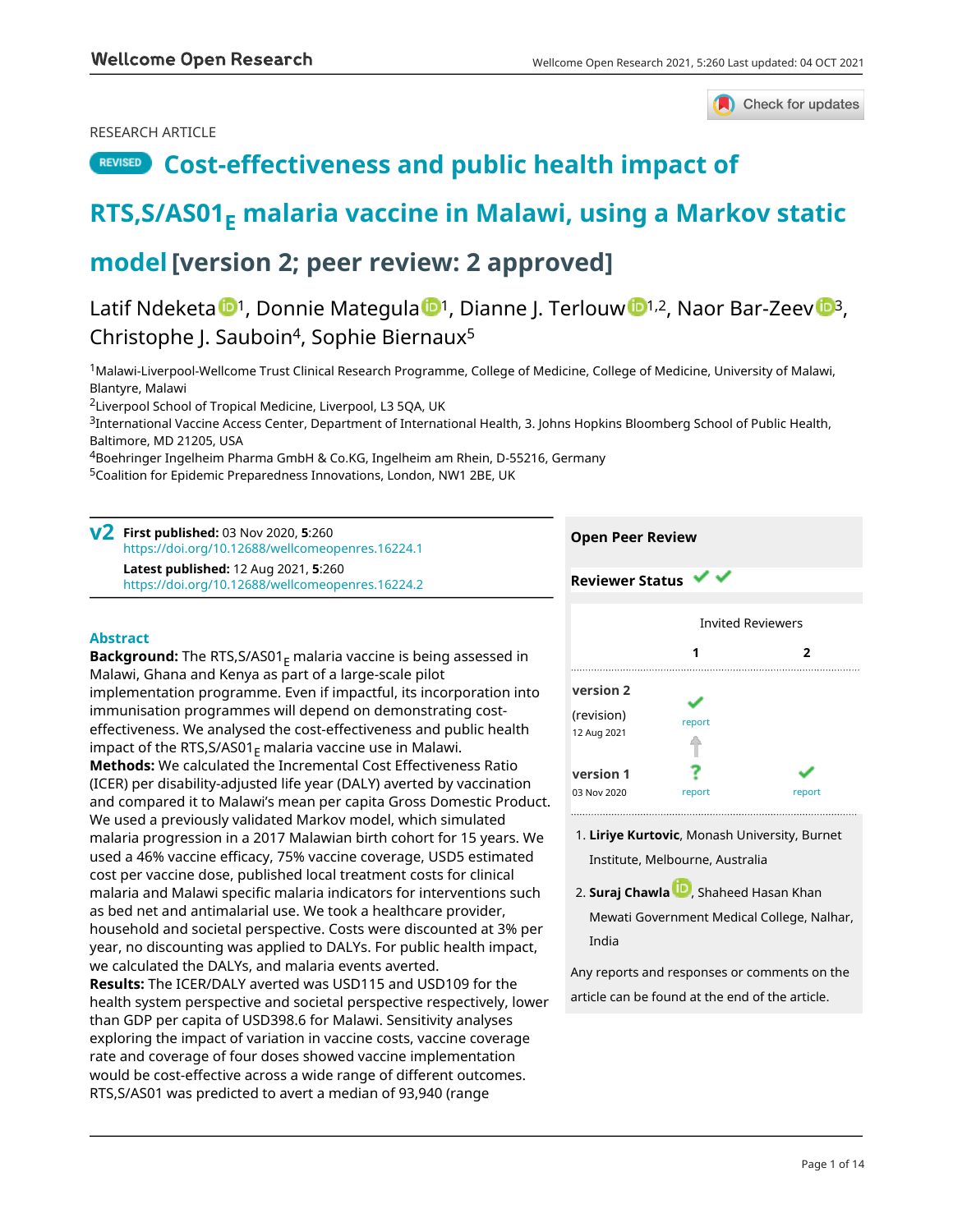20,490–126,540) clinical cases and 394 (127–708) deaths for the threedose schedule, or 116,480 (31,450–160,410) clinical cases and 484 (189–859) deaths for the four-dose schedule, per 100 000 fully vaccinated children.

**Conclusions:** We predict the introduction of the RTS,S/AS01 vaccine in the Malawian expanded programme of immunisation (EPI) likely to be highly cost effective.

### **Keywords**

Malaria, Malawi, cost-effectiveness, RTS, S, vaccine, Markov Chain, Modelling



This article is included in the [Malawi-Liverpool](https://wellcomeopenresearch.org/gateways/mlw)

[Wellcome Trust Clinical Research Programme](https://wellcomeopenresearch.org/gateways/mlw)

gateway.

### **Corresponding author:** Latif Ndeketa ([lndeketa@mlw.mw\)](mailto:lndeketa@mlw.mw)

**Author roles: Ndeketa L**: Conceptualization, Data Curation, Formal Analysis, Investigation, Methodology, Project Administration, Validation, Visualization, Writing – Original Draft Preparation, Writing – Review & Editing; **Mategula D**: Conceptualization, Data Curation, Formal Analysis, Project Administration, Writing – Review & Editing; **Terlouw DJ**: Writing – Review & Editing; **Bar-Zeev N**: Writing – Review & Editing; **Sauboin CJ**: Formal Analysis, Methodology, Software, Supervision, Writing – Review & Editing; **Biernaux S**: Conceptualization, Formal Analysis, Supervision, Writing – Review & Editing

**Competing interests:** GlaxoSmithKline Biologicals SA was provided the opportunity to review a preliminary version of this manuscript for factual accuracy, but the authors are solely responsible for final content and interpretation. CJS and SB were GSK employees at the time when this work was carried out. LN, DJT declare receiving salary support from GSK as co-investigator and principal investigator for the GSK sponsored EPIMAL002 and 005 studies

**Grant information:** LN is supported by Wellcome through the core grant to the Malawi Major Overseas Programme (grant 206545). DM is funded by the Wellcome under the Wellcome Masters Fellowship in Public Health and Tropical Medicine (grant 205324). This work is not funded by any grant; however, conception of this work started while LN was supported by the Bill and Melinda Gates Foundation to do a Masters in Vaccinology at the University of Siena Italy.

*The funders had no role in study design, data collection and analysis, decision to publish, or preparation of the manuscript.*

**Copyright:** © 2021 Ndeketa L *et al*. This is an open access article distributed under the terms of the [Creative Commons Attribution](http://creativecommons.org/licenses/by/4.0/) [License](http://creativecommons.org/licenses/by/4.0/), which permits unrestricted use, distribution, and reproduction in any medium, provided the original work is properly cited.

**How to cite this article:** Ndeketa L, Mategula D, Terlouw DJ *et al.* **Cost-effectiveness and public health impact of RTS,S/AS01 <sup>E</sup> malaria vaccine in Malawi, using a Markov static model [version 2; peer review: 2 approved]** Wellcome Open Research 2021, **5**:260 <https://doi.org/10.12688/wellcomeopenres.16224.2>

**First published:** 03 Nov 2020, **5**:260 <https://doi.org/10.12688/wellcomeopenres.16224.1>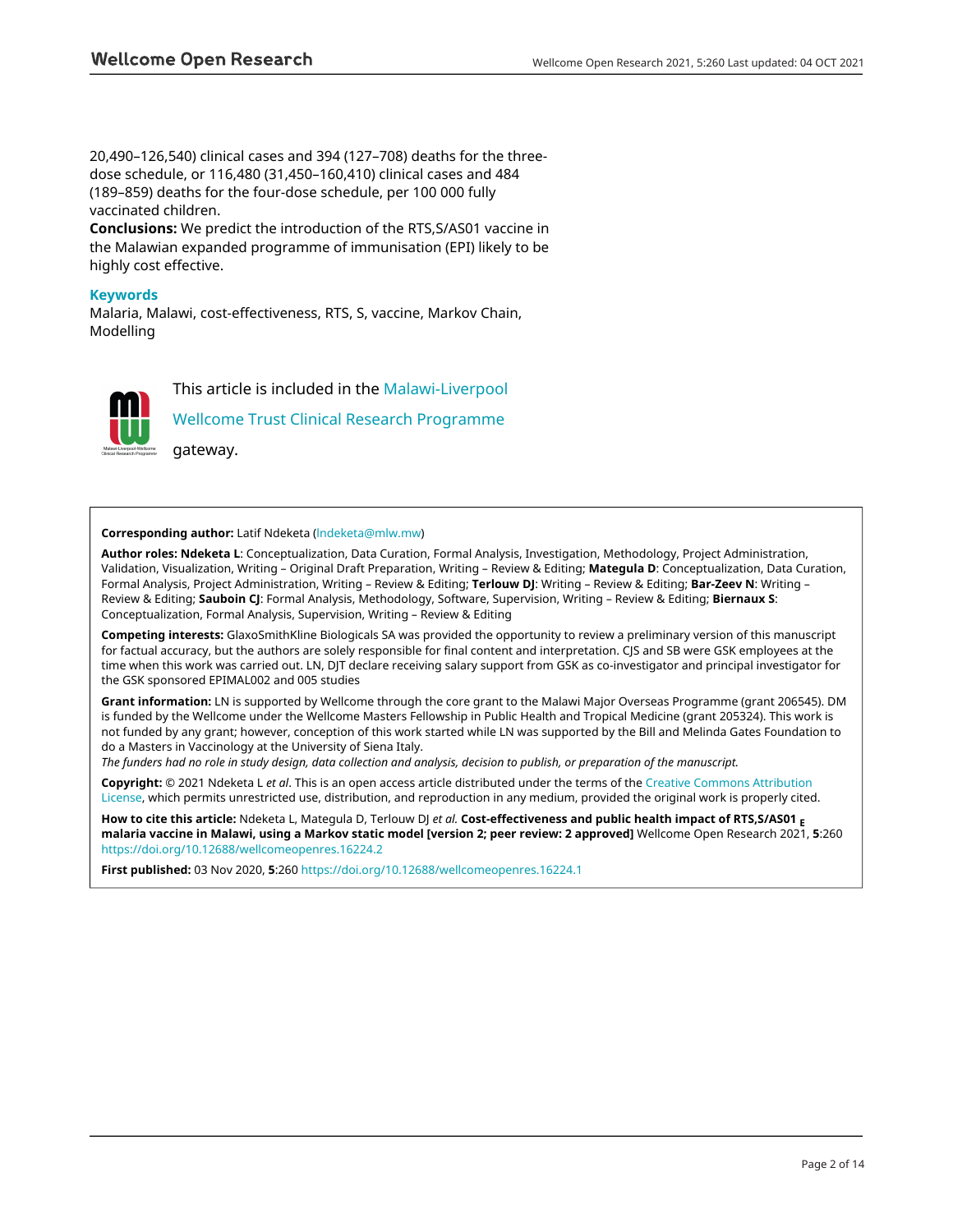### **Amendments from Version 1** *REVISED*

This manuscript has been updated to address comments from Reviewers 1 and 2. The main changes are:

The introduction has been expanded as requested by both reviewers, which now includes the malaria epidemiology in Malawi, vaccine efficacy data and the RTS,S vaccine introduction process in Malawi.

We have provided a clearer model [Figure 1](#page-3-0).

**Any further responses from the reviewers can be found at the end of the article**

### **Introduction**

Malaria is one of the most important causes of under-five morbidity and mortality in Malawi. Over the past 10 years, Malawi has substantially scaled up available malaria control tools, such as insecticide treated bed nets (ITN) and artemisininbased combination (ACTs) treatments. During this period, the national parasite prevalence in young children has reduced by 44% (from 43% to 24% in 2010 and 2017 respectively) and mortality due to malaria has halved<sup>1-3</sup>. In 2017, the National Malaria Control Programme laid out a five-year Malaria strategic plan (2018–2022). The strategy has two main aims; to reduce malaria incidence by at least 50% from a 2016 baseline of 386 per 1000 population to 193 per 1000 and reduce malaria deaths by at least 50% from 23 per 100,000 population to 12 per 100,000 population by 2022. As of 2019, there were over 286, 000 malaria cases per 1,000 people and 13 malaria attributable deaths per 100,000 people[4](#page-7-0) . With the current trajectory, there is still need of additional malaria control measures to meet these goals and to eventually eliminate malaria. There is a need to further enhance the interventions already in place but it is also critical that we explore additional tools in the battle against malaria. One of this is the introduction of prophylactic vaccination against *P. falciparum* parasite.

The  $RTS, S/AS01$ <sub>r</sub>(henceforth  $RTS, S$ ) is the first malaria vaccine to receive a conditional approval for use in under-five children living in moderate-to-high malaria burden settings following a large-scale Phase III study in Sub-Saharan Africa. RTS,S vaccine. The vaccine's clinical efficacy against all clinical episodes of malaria was 51% (95% CI, 47- 55) in the 5–17 month age group after 12 months following the first 3 doses across trial all sites. The efficacy decreased to 46% (95% CI, 41.7–49.5) after 18 months follow up for the same group and dosage. The vaccine efficacy for the trial period of 48 months median follow up (after the first dose) was 26% (95% CI, 21–31) among subjects who received a 3-dose schedule and 39% (95% CI, 34–43) among those who received a 4 dose schedule<sup>[5](#page-7-0)</sup>.

Malawi is one of three countries participating in a large-scale pilot implementation programme of the RTS,  $S$  AS01<sub>E</sub> (GSK) malaria vaccine (henceforth RTS,S)<sup>[6](#page-7-0)</sup>. Even if impactful, its cost-effectiveness will be a crucial determinant of subsequent introduction<sup>[7](#page-7-0)</sup>. Malawi is supported by Gavi, the global vaccine

alliance, for funding existing vaccines and for introduction of any new vaccines. Gavi eligibility is based upon a World Bank determined inflation-adjusted Gross National Income per capita (GNI pc) below a US\$1,5[8](#page-7-0)0 threshold<sup>8</sup>, Malawi's current GNI pc is  $$380^\circ$ . Malawi is required to finance a proportion of vaccine cost, equivalent to US\$0.20 per dose.

RTS,S has been predicted to be highly cost-effective in areas in sub-Saharan Africa with moderate-to-high malaria transmission across different model approaches<sup>[10](#page-7-0)</sup>. However, health care programmes, vaccination schedules and related cost assumptions vary considerably between LMIC countries. Cognisant of this, national policy makers increasingly seek in-country evidence to inform their decisions. There are no published RTS,S national level cost-effectiveness data for Malawi or for regional countries.

An intervention is considered cost-effective if the incremental cost effectiveness ratio (ICER) per disability adjusted life years (DALYs) averted is less than three times the GDP per capita and is highly cost effective if the ICER per DALY averted is less than the per capita  $GDP<sup>11</sup>$ .

We sought to predict the RTS,S cost-effectiveness and public health impact in Malawi.

### **Methods**

An intervention is considered cost-effective if the ICER per disability-adjusted life year (DALY) averted is less than three times the GDP per capita and is highly cost effective if the ICER per DALY averted is less than the per capita GDP<sup>12</sup>.

### Model description

We used a Markov static cohort model developed by GSK for the RTS,S vaccine that has been validated for sub-Saharan Africa; the model is described in depth by Sauboin *et al*. [13.](#page-7-0) The model simulates a birth cohort followed over 15 years under fixed-exposure levels of malaria transmission, taking into account parameters reflecting healthcare provider and societal perspective to calculate the incremental cost effectiveness ratio per DALY averted (ICER) of the RTS,S vaccine<sup>13</sup>.

[Figure 1](#page-3-0) is a diagrammatic representation of the model. The model has compartments susceptible (S), infected (I), clinical disease (C) and severe disease (F) divided into six successive immunity levels following each infection levels.

The model assumes initial protection against malaria from maternal antibodies  $(M)^{14}$  $(M)^{14}$  $(M)^{14}$ . Neonates are considered either protected from (M) or are susceptible to (S1) malaria infection. Initial immunity is presumed to wane exponentially over three months, leaving the child susceptible to infection. An infected (I1) child will have asymptomatic parasitaemia which clears and susceptibility returns (Si), or the child will develop clinical disease (C1). From clinical disease a child may recover (r1) or develop severe disease (F1) where they could either survive returning to a susceptible state or they could die. Immunity is enhanced every level from an asymptomatic state to clinical malaria and to severe disease. The model permits up to six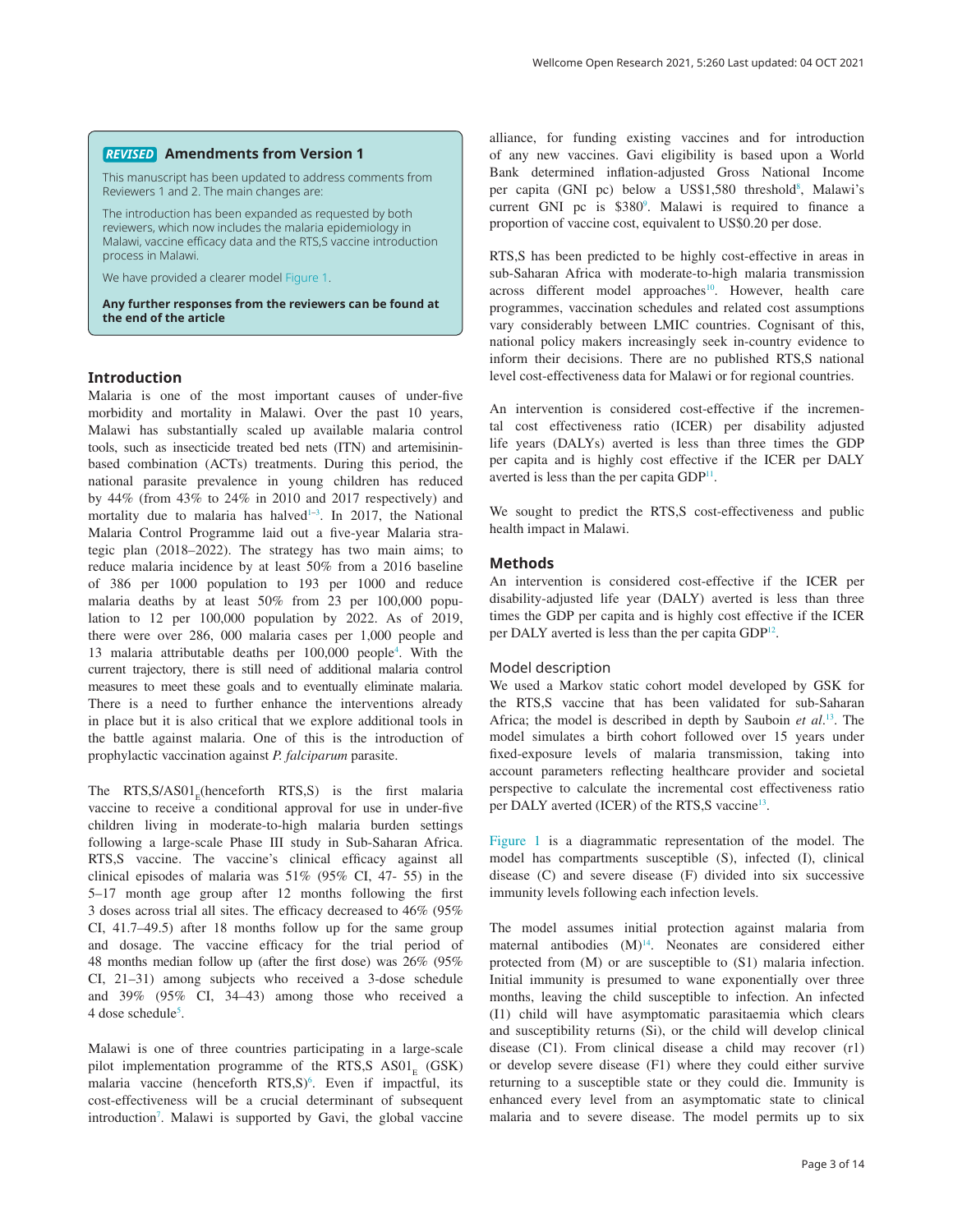<span id="page-3-0"></span>

**Figure 1. Model structure.** The model assumes two processes for acquisition of immunity, one process that protects against clinical malaria of any severity and a faster process that protects against severe malaria. M = maternal protection; S = susceptible; I = infected (parasites emerging from the liver); C = clinical disease episode; F = severe disease episode. There are six levels of immunity with compartments S, I, C and F divided into six levels.  $R =$  resistant; wm = waning of maternal immunity;  $q =$  probability of infection; s = susceptibility to infection as a function of age; a = probability of asymptomatic infection; r = recovery rate from clinical disease; w = waning rate of acquired immunity; r imm = probability of developing full immunity.

repeated infections to cumulatively increase immunity. Beyond six infections, a fixed proportion of children is assumed to develop a state of resistance (R).

### Model assumptions and inputs

The model uses an estimated 2017 annual birth cohort for Malawi and followed for [15](#page-8-0) years<sup>15</sup>. This birth cohort was the mean of four prior birth cohorts using the United Nations population data<sup>15</sup>. The model accounts for heterogeneity of individual level exposure and a fixed probability of infection within each transmission category. The model assumes the vaccine efficacy wanes over time. Malaria transmission intensity in the model was defined categorically as low, medium or high based on *Plasmodium falciparum* parasite prevalence (PfPR) in children aged 2–10 years old of  $\langle 5\%, 5-40\% \rangle$  and  $>40\%$  was respectively, using the Malaria Atlas Project<sup>16</sup>.

[Table 1](#page-4-0) shows the input parameters used in the model. The inputs were point estimates extracted from published literature or reasonable assumptions. The vaccine price was based on previously published assumptions since the product has not yet been priced by GSK. The cost of RTS,S vaccine delivery per dose was assumed equal to DTP3 (given as part of pentavalent) in Malawi<sup>17</sup>. Service delivery make up the bulk  $(63%)$  of vaccine delivery costs whilst supply chain and logistics constitute the remainder of vaccine delivery costs<sup>[18](#page-8-0)</sup>. Vaccine delivery costs mainly comprise of cold chain management, transportation of vaccines to health facilities, waste disposal and additional training for health workers. We sought to calculate cost savings

from a healthcare and household perspective. Societal costs are a combination of healthcare and household costs.

The Phase III RTS,S/AS01 trial vaccine schedule of 6, 7, 8 and 26 months of age and 18-month follow-up results, following the third dose, were fitted in the model. Vaccine efficacy against clinical and severe malaria in children was 46% (95% CI 42-[5](#page-7-0)0%) and 34% (95% CI 15-48%) respectively<sup>5</sup>. Third and fourth dose RTS,S coverage were assumed to be 75% and 60% of the DTP3 dose 1 coverage respectively. The fourth dose was assumed to boost the waning efficacy. Access to artemisinin combination therapy (ACT) or private dispensaries was extracted from the 2014 Malawi Malaria Indicator Survey<sup>[19](#page-8-0)</sup>.

We used published treatment costs for mild-moderate and severe gastroenteritis, respectively<sup>20,21</sup>, since published treatment costs for malaria were outdated or unavailable. These health costs including drugs, laboratory investigations, staff salaries and facility costs. Where these specific costs were unavailable for clinical and severe malaria, we used malaria sequelae costing data from Tanzania<sup>22</sup>, as cost data from Malawi were not available. Direct and indirect household costs incurred in care seeking were also based on those locally empirically observed in gastroenteritis<sup>21</sup>. Direct household costs included travel, consultation fees, treatment sought before and after health facility visit and the costs of food and shelter for the carer. Indirect costs comprised income lost while caring for the child<sup>21</sup>. Bed net use and access to and usage of ACTs and the proportion of those who seek treatment at a private dispensary were derived from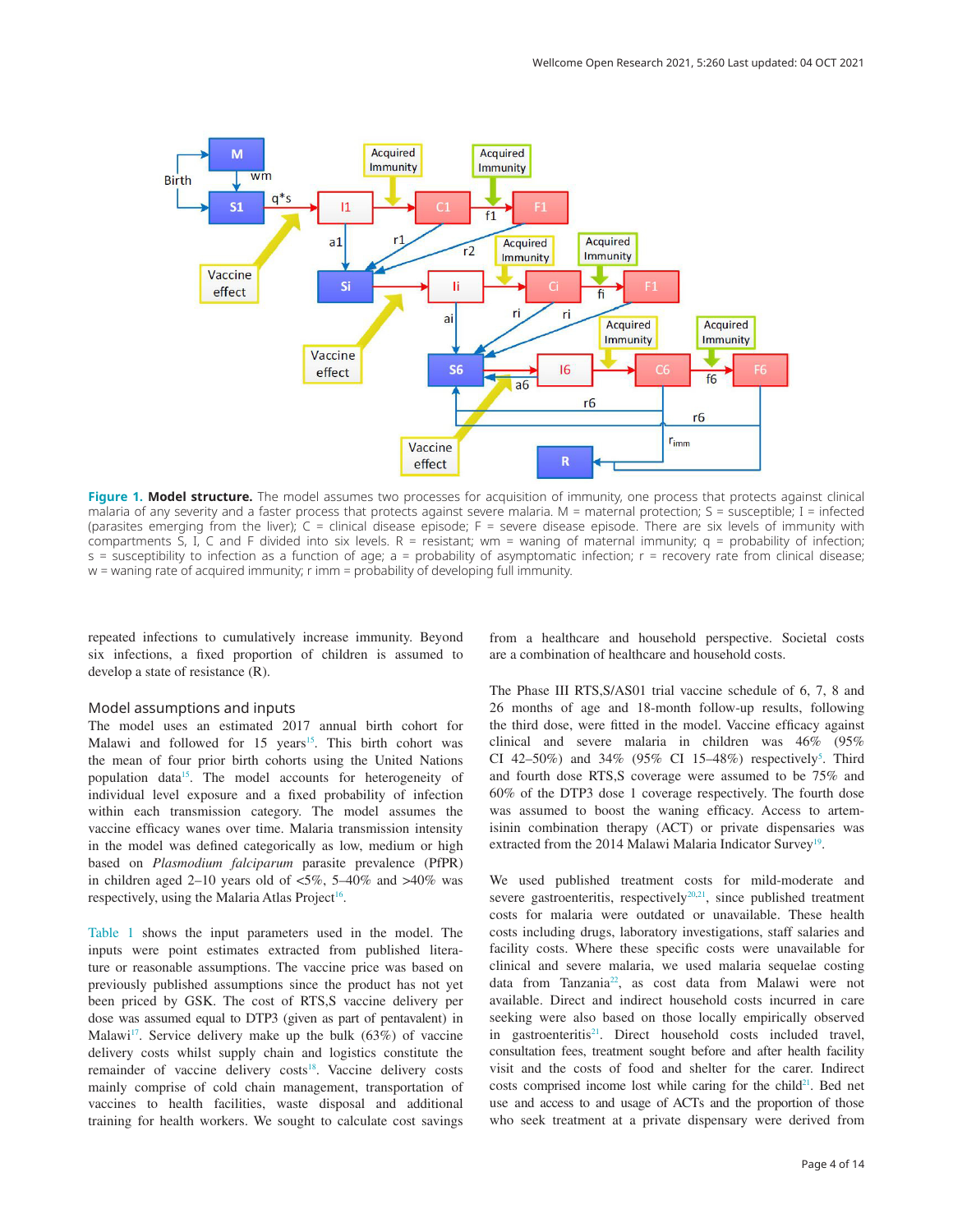### <span id="page-4-0"></span>**Table 1. Model inputs.**

| <b>Parameter</b>                            | <b>Description and value</b>                                                                                                                                                                                                                                                                    |  |  |  |
|---------------------------------------------|-------------------------------------------------------------------------------------------------------------------------------------------------------------------------------------------------------------------------------------------------------------------------------------------------|--|--|--|
| Transmission<br>intensity                   | More than half of the population (54.5%) fell in the moderate intensity category, 42.2% in the high intensity<br>category and only 3.4% were in the low intensity category. Assumed fixed seasonal <sup>23</sup>                                                                                |  |  |  |
| Access to case<br>management                | 38% <sup>24</sup>                                                                                                                                                                                                                                                                               |  |  |  |
| Bed net coverage                            | 82% own at least one bed net <sup>24</sup>                                                                                                                                                                                                                                                      |  |  |  |
| Vaccine efficacy                            | Clinical malaria 46% (95% CI 42% to 50%)<br>Severe malaria 34% (95% CI 15% to 48%)                                                                                                                                                                                                              |  |  |  |
| Vaccine schedule                            | In Malawi, the first dose of the RTS, S/AS01 vaccine is expected to be administered to children at 5 months with<br>the second and third at one month intervals; the fourth dose is to be given 15-18 months after the third dose.                                                              |  |  |  |
| Vaccine coverage                            | The coverage of dose 3 of RTS,S was estimated at 75% of DTP3 coverage to account for the challenge in<br>reaching older children and also for the difference in schedule of the RTS,S with traditional vaccines such as the<br>pentavalent vaccine. Dose 4 coverage of RTS,S was 80% of dose 3. |  |  |  |
| Cost of vaccination                         | Vaccine delivery costs USD 2.50 <sup>25</sup> were estimated from the cost of delivering a single dose of the injectable DTP<br>vaccine.                                                                                                                                                        |  |  |  |
| <b>Clinical malaria estimated costs USD</b> |                                                                                                                                                                                                                                                                                                 |  |  |  |
| Healthcare system                           | USD 8.02 <sup>20,21</sup> . These include drugs, laboratory investigations, staff salaries and facility costs such as laundry,<br>kitchen, sanitation and security.                                                                                                                             |  |  |  |
| Household-direct                            | USD 1.21 <sup>20,21</sup> . These include transportation costs, costs of consultations, drugs and diagnostics.                                                                                                                                                                                  |  |  |  |
| Household- indirect                         | USD $0.50^{26}$ . These are lost income by the carer attributable to the episode of disease                                                                                                                                                                                                     |  |  |  |
| Severe malaria costs USD                    |                                                                                                                                                                                                                                                                                                 |  |  |  |
| Healthcare system                           | USD 12.8 <sup>27</sup> These include drugs, laboratory investigations, staff salaries and facility costs such as laundry,<br>kitchen, sanitation and security.                                                                                                                                  |  |  |  |
| Household-direct                            | USD 14.1 <sup>21</sup> These include transportation costs, costs of consultations, drugs and diagnostics.                                                                                                                                                                                       |  |  |  |
| Household- indirect                         | USD 4.13 <sup>21</sup> These are lost income by the carer attributable to the episode of disease                                                                                                                                                                                                |  |  |  |
| <b>Sequelae costs USD</b>                   |                                                                                                                                                                                                                                                                                                 |  |  |  |
| Healthcare system                           | USD $40.1^{22}$ The neurological sequelae was adapted by the cost of treatment of malaria sequelae for the<br>Tanzanian health system                                                                                                                                                           |  |  |  |

the Malawi Malaria Indicator Survey<sup>19</sup>. Vaccine price per dose has not yet been set by GSK, so we assessed a range of costs of USD1, USD5 and USD10. RTS,S delivery in the Malawi EPI was taken from the administration cost pentavalent vaccine<sup>[2](#page-7-0)</sup>. The cost of delivery includes all the necessary materials and health worker time required to administer a vaccine in the EPI. The mean Malawi GDP per capita from 2010 to 2015, as reported by the World Bank, was used to compare with the ICER per DALY averted<sup>28</sup>.

### Sensitivity analysis

Univariate analysis was conducted by running the model through different values of vaccine price and vaccine coverage, as shown in [Table 3](#page-5-0) and [Table 4,](#page-5-0) whilst the other input parameters were held constant.

### **Results**

Based on a 15-year cohort of 711,743 children, the model calculated an ICER of USD 115 and 109 per DALY averted in the health system and the societal perspective respectively compared to no vaccination. Based on a vaccine schedule of four doses, this is less than the Malawi mean GDP per capita of USD 398.6, suggesting that the introduction of RTS,S vaccine to the Malawian EPI programme would be highly cost-effective. The model predicted 721,768 (95% CI: 529,296–894,991) averted clinical malaria cases per year, 14% of current burden. The model demonstrated that 117,260 clinical cases and 700 malaria attributable deaths would be prevented per 100,000 fully vaccinated children per year. The vaccine introduction was also very cost effective at an assumed vaccine price of USD 1 and USD 10 with four doses of the RTS,S vaccine. We predicted cost savings for the society, healthcare system and household as USD 3,025,521, USD 2,433,777 and USD 591,744, respectively. Healthcare costs contributed to over two-thirds of societal costs.

### Modelling findings

[Table 2](#page-5-0) shows the cumulative cost-effectiveness results for a birth cohort followed up over 15 years, using assumed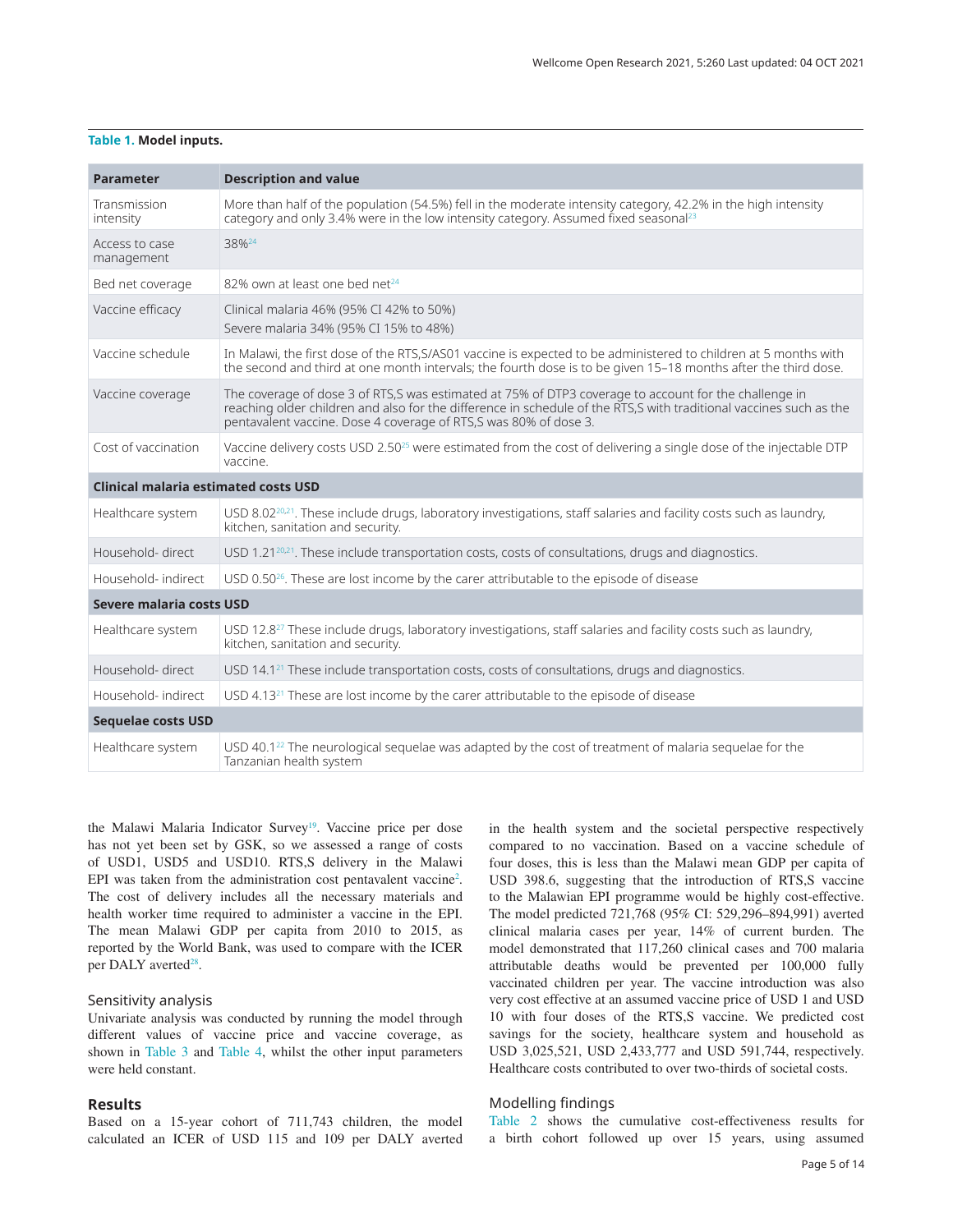<span id="page-5-0"></span>vaccine prices of USD 1, USD 5, and USD 10. At USD 5, the ICER was 115 USD per DALY averted. At USD 1 vaccine price the ICER was USD 40 per DALY averted and at USD 10 the ICER was USD 209 per DALY averted. We showed that the vaccine would remain very cost-effective even at an inflated vaccine price of USD 10 per dose. However, the societal cost savings remain unchanged with a change in vaccine price.

Table 3 shows the cumulative public health impact results over 15 years with comparison of different vaccine coverage versus

### **Table 2. Discounted cost-effectiveness results over a 15-year period.**

| Variable                                         | <b>No vaccination</b> | 6-9m schedule plus 4th dose |                |                 | Cost savings* |
|--------------------------------------------------|-----------------------|-----------------------------|----------------|-----------------|---------------|
|                                                  |                       | USD 1 per dose              | USD 5 per dose | USD 10 per dose |               |
| Healthcare system ICER (USD per DALY<br>averted) | $---$                 | 40                          | 115            | 209             | $---$         |
| Societal ICER (USD per DALY averted)             | $- - -$               | 34                          | 109            | 202             | $- - -$       |
| <b>DALYS</b>                                     | 1,237,356             | 1,176,557                   | 1,176,557      | 1,176,557       | 96,799        |
| Vaccination costs                                |                       | 6,334,532                   | 13,573,997     | 22,623,329      | ---           |
| Healthcare system costs                          | 26,396,028            | 23,962,251                  | 23,962,251     | 23,962,251      | 2,433,777     |
| Incremental costs for healthcare system          |                       | 3,900,755                   | 11,140,220     | 20,189,552      |               |
| Household costs                                  | 6,576,176             | 5,984,432                   | 5,984,432      | 5,984,432       | 591,744       |
| Societal costs <sup>*</sup>                      | 32,972,204            | 29,946,683                  | 29,946,683     | 29,946,683      | 3,025,521     |
| Incremental costs for the society                |                       | 3,309,011                   | 10,548,476     | 19,597,808      |               |

DALY = disability-adjusted life year; ICER = Incremental Cost Effectiveness Ratio. Note 1. Societal costs = health care system + household level costs.

\* Cost savings are the difference in costs between no vaccination scenario and vaccination scenario

#### **Table 3. Public health impact results cumulative over a period of 15 years.**

|                          | <b>Absolute vaccine coverage</b> |            |            |           |           |
|--------------------------|----------------------------------|------------|------------|-----------|-----------|
| <b>Events averted</b>    | 93%                              | 85%        | 75%        | 65%       | 55%       |
| <b>DALYS</b>             | 120,101                          | 109,706    | 96.799     | 83,893    | 70,986    |
| malaria cases            | 13,424,866                       | 12,270,057 | 10,826,521 | 9,382,985 | 7,939,449 |
| severe malaria cases     | 313,359                          | 286,403    | 252,709    | 219,014   | 185,320   |
| malaria hospitalisations | 260,329                          | 237,935    | 209,943    | 181,950   | 153,958   |
| malaria deaths           | 81,824                           | 74.786     | 65,987     | 57,189    | 48,391    |

β=coverage of DTP3 in Malawi.

### **Table 4. Events averted across different outcome.**

|                          | <b>Assessed scenario</b>                      |                  |                      |  |  |
|--------------------------|-----------------------------------------------|------------------|----------------------|--|--|
| <b>Events averted</b>    | Over a 15 year<br>follow up                   | Average per year | per 100,000 vaccines |  |  |
|                          | (% reduction compared<br>with no vaccination) |                  |                      |  |  |
| malaria cases            | 10,826,521 (14%)                              | 721,768          | 117,260              |  |  |
| severe malaria cases     | 252,709 (11%)                                 | 16,847           | 2,737                |  |  |
| malaria hospitalisations | 209,943 (11%)                                 | 13,996           | 2,274                |  |  |
| malaria deaths           | 65,987 (11%)                                  | 4,993            | 714.7                |  |  |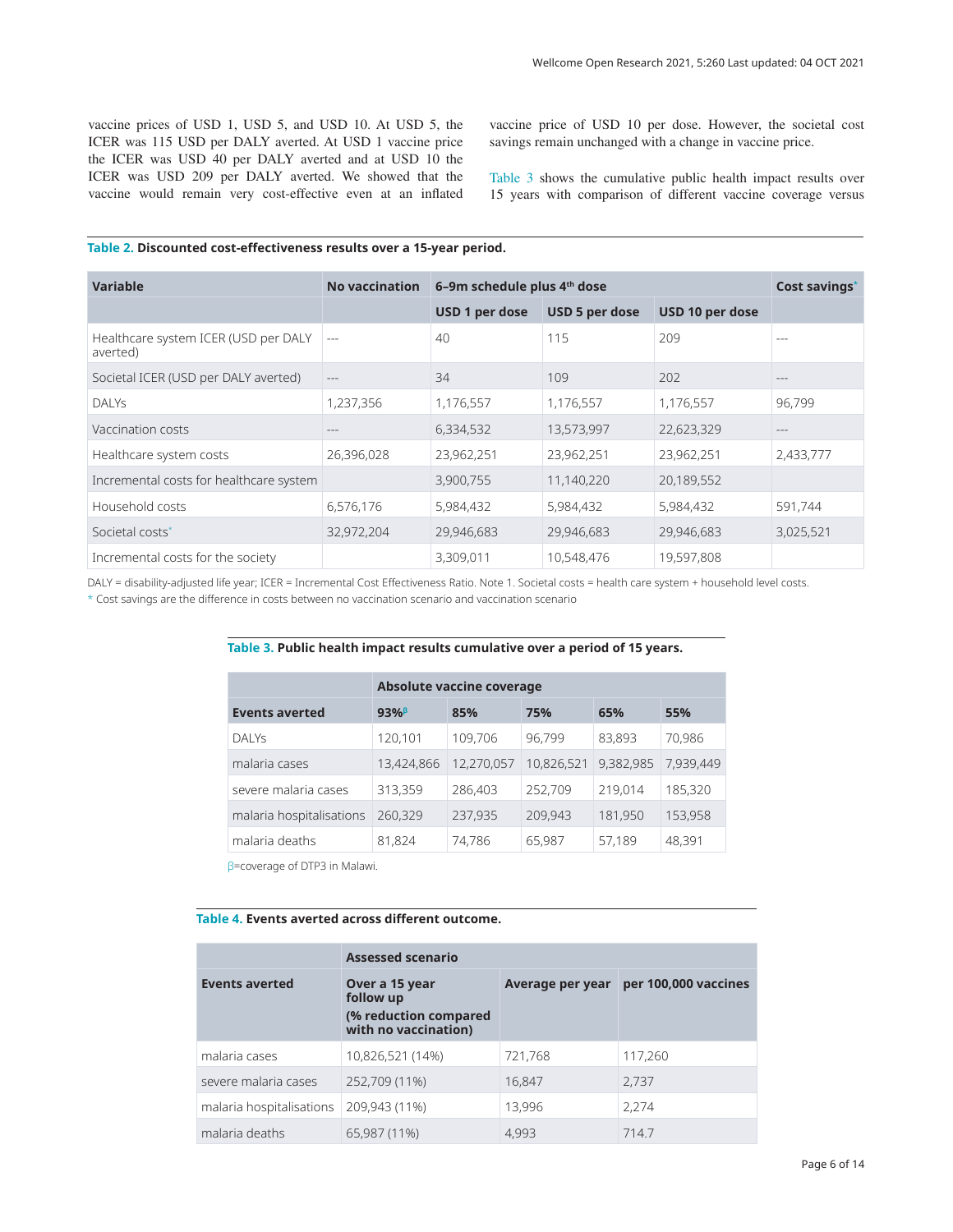the number of malaria clinical cases averted. The number of DALYs and malaria cases and deaths avoided are largely dependent on the vaccine coverage in the population. At an assumed coverage of 75% of DTP3 coverage, the model predicted 10,826,521 clinical cases averted [\(Table 4\)](#page-5-0). This is equal to 721,768 malaria clinical cases per year. The highest number of malaria clinical cases avoided was with a 93% vaccine coverage which is similar to current DTP3 coverage for Malawi. Table 5 shows the comparison in vaccine cost-effectiveness between a three-dose schedule and a four-dose schedule with an assumed vaccine price of USD 5 per dose. It shows that more DALYs are averted with a four-dose schedule than a three-dose schedule, but a four-dose schedule has higher societal costs because of ancillary costs associated with an additional visit.

### **Discussion**

This analysis has shown that the introduction of the RTS,S vaccine in the Malawi EPI would be a highly cost-effective malaria intervention. Cost-effectiveness of interventions affects decisions to introduce and invest in their sustainable use. Additional economic analyses will further inform budget impact, domestic funding required and long-term financial sustainability of such interventions. With the Markov model, we predicted the incremental cost-effectiveness ratio and public health impact of vaccinating children with four doses of RTS,S as recommended by WHO in the pilot implementation programme.

As the vaccine price is currently unknown, we tested the model at different vaccine prices with other input parameters held constant to determine if the vaccine programme would remain cost-effective. Our results showed that even at an inflated vaccine price of USD 10 per dose, the ICER per DALY calculated was USD 209 suggesting the RTS,S vaccination programme would remain highly cost-effective. We analysed the cost-effectiveness ratio of a three-dose versus a four-dose schedule of the RTS,S vaccine programme. Despite higher vaccine and delivery costs of the four-dose than three-dose schedule, cost-effectiveness is maintained due to greater DALYs averted with the four-dose schedule.

Malawi introduced the Rotavirus vaccine (Rotarix, GSK), in 2012. Similar to RTS,S, Rotarix is a moderately (64%) efficacious vaccine against rotavirus acute gastro-enteritis in Malawi<sup>29</sup>. A cost-effectiveness analysis in Malawi found it to be highly cost-effective with USD 5.07 ICER per DALY averted with GAVI co-financing and USD 74.73 at vaccine market price<sup>20</sup>. Rotarix is expectedly more cost-effective than RTS,S as it is delivered in the same schedule and existing vaccine deliver infrastructure as other existing EPI vaccines. The first RTS,S dose will be at 5 months and the last dose at 24 months. This means RTS,S will require a separate immunisation schedule driving the vaccine delivery costs higher. In addition, Rotarix is an oral vaccine with only two doses priced below USD 2.3 per dose whilst RTS,S is an injectable vaccine and has a four-dose schedule with a price assumed to be USD 5 per dose.

The WHO harmonisation exercise on RTS,S cost-effective analysis for sub-Saharan Africa involved four modelling groups: The Institute for Disease Modeling (EMOD-DTK), GSK Vaccines (GSK), Imperial College London (Imperial), and the Swiss Tropical and Public Health Institute (OpenMalaria)<sup>30</sup>. The EMOD DTK model is a discrete, stochastic, individualbased model for malaria in either local or spatially distributed settings. The model accounts for the combined effect of an extensive set of both vector- and human-directed interventions<sup>[31,32](#page-8-0)</sup>. The Imperial College model is a stochastic, individual-based simulation of a single population of humans linked to a stochastic compartmental model for mosquitoes<sup>33</sup>. The model includes larval stages as well as adult female mosquitoes to capture the feedback of vector control that kills adult mosquitoes in the population dynamics<sup>[34](#page-8-0)</sup>. Swiss TPH – OpenMalaria is a stochastic, individual-based, single location simulation model of malaria in humans<sup>35</sup> linked to a deterministic models of malaria in mosquitoes<sup>36</sup>. The simulation model includes submodels of infection of humans<sup>37</sup>, blood-stage parasite densities<sup>38</sup>, infectiousness to mosquitoes as a lagged function of asexual parasite density<sup>39</sup>, incidence of morbidity including severe and hospitalisation and mortality $40$ .

The GSK Markov Model has the advantage of considering the three categories of transmission (*Pf*PR2<5%, 5≤*Pf*PR≤40%, *Pf*PR2-10>40%) and capacity to factor in heterogeneity in exposure among individuals for each transmission level. This model does not report confidence bounds, which is expected

**Table 5. Comparison of public health impact results over 15 years follow-up between the three- and four-dose schedules.**

| <b>Events averted</b>    | 6-9m schedule without 6-9m schedule plus<br>a 4 <sup>th</sup> dose | a 4 <sup>th</sup> dose |
|--------------------------|--------------------------------------------------------------------|------------------------|
| DALY <sub>S</sub>        | 73,361                                                             | 96,799                 |
| malaria cases            | 8,504,970                                                          | 10,826,521             |
| severe malaria cases     | 200,322                                                            | 252,709                |
| malaria hospitalisations | 166,421                                                            | 209,943                |
| malaria deaths           | 52,308                                                             | 65,987                 |

DALY = disability-adjusted life year.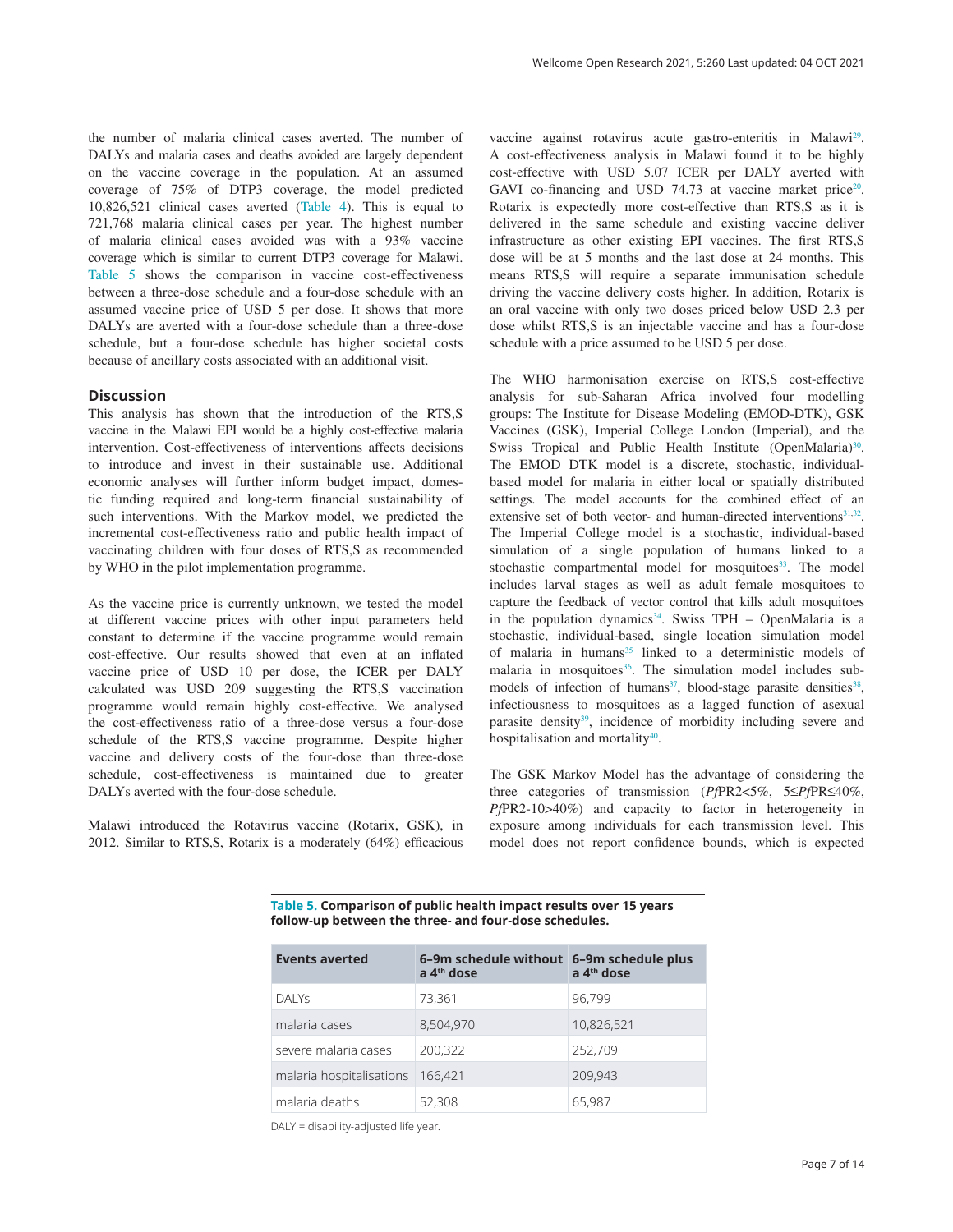<span id="page-7-0"></span>from a cohort model nor can it account for possible herd protection. The GSK cohort-based model was the optimal option as the other models use individual level data which are unavailable in Malawi. Our findings were within the confidence bounds of 116,480 (31,450–160,410) clinical malaria cases averted per 100,000 vaccinated children as predicted by the other three models. The GSK model is unable to capture the effect of herd immunity as compared to the three other models which do. Should herd immunity occur, cost-effectiveness would be greater than our predictions. The modest efficacy of RTS,S and its short duration of protection may limit its potential for reducing the parasite circulation capacity. Our method provides point estimates but not 95% confidence bounds, the latter which require microsimulation on individual data which were unavailable to us. The fourth dose of RTS,S was assumed to restore waning immunity but recent data has shown the efficacy to be lower after dose four.

Models are input dependent. Cost data in Africa are sparse, may be out of date or insufficiently robust. Regional data or neighbouring country data may be used when available. A malaria cost of illness study in Tanzania, Kenya and Ghana estimated clinical malaria and severe malaria costs for household and the healthcare system<sup>41</sup>. Where Malawian data were unavailable, we used Tanzanian data rather than data from Ghana or Kenya. This is because the Tanzanian and Malawian health financing systems are similar, both provide government funded free health care through primary and referral level systems, and both lack a national insurance system or any substantial private health sector<sup>42</sup>. Additionally, direct household cost for clinical malaria was more similar for Malawi (USD 0.5) and Tanzania (USD 0.4) than it was for Kenya (USD 0.7) and Ghana (USD 4.4) Malawi and Tanzania are geographically contiguous and share similar malaria epidemiology.

In the absence of published malaria treatment cost data from the societal perspective, we used rotavirus empirical cost data. Our data on bed net usage, an important model parameter, was taken from the 2014 Malaria Indicator Survey<sup>19</sup> which preceded the national wide bed net campaign that that distributed over 2.3 million bed nets from November 2014 to February 201[524](#page-8-0). The RTS,S vaccine is a complementary malaria intervention whose impact on the reduction malaria morbidity is also dependent on the coverage of other interventions such as bed net usage.

Population coverage is crucial to the success of any vaccine programm[e43](#page-8-0). RTS,S will be given to older children, aged 5 months, not as part of the standard EPI schedule. Additional, the fourth dose of the RTS,S will be administered to children when they are about 2 years of age. This booster dose will be outside the normal immunisation schedule whilst the first 3 doses will be before the measles vaccine which is given at 9 months. In our study we assumed the RTS,S dose 3 coverage at 75% of DTP3 and the fourth dose to be even lower at 80% of RTS,S of the third dose<sup>44,45</sup>. The coverage rate for the measles vaccine has been above  $80\%$  since  $2010^{44,45}$  $2010^{44,45}$  $2010^{44,45}$  even though the vaccine is given to older children. Almost all Malawians have been affected by malaria, which may translate to high vaccine acceptance despite the non-standard schedule.

### **Conclusion**

Introduction of the RTS,S/AS01 vaccine would be a highly cost-effective malaria intervention in Malawi. This holds regardless of potential changes to key variables for the vaccine programme. Following full recommendation of vaccine use by WHO, individual level cost-effective analyses will provide more accurate data that can assist other sub-Saharan African countries.

### **Data availability**

All data underlying the results are available as part of the article and no additional source data are required.

#### **References**

- 1. National Malaria Control Programme (NMCP) and ICF: **Malawi Malaria Indicator Survey.** Maryland UN and IM and R. Malawi. Lilongwe; 2018.
- 2. National Malaria Control Programme (NMCP) [Malawi] and ICF International: **2012 Malawi Malaria Indicator Survey**. 2014; 11–49. **[Reference](https://dhsprogram.com/pubs/pdf/MIS18/MIS18.pdf) Source**
- 3. National Malaria Control Programme (NMCP) [Malawi] and ICF International: **Malawi Malaria Indicator Survey 2014 Ministry of Health National Malaria Control Programme**. 2015. **[Reference](http://www.dhsprogram.com) Source**
- 4. Programme National Malaria Control: **Malaria strategic plan 2017–2022.** Malawi: Lilongwe; 2017.
- 5. Partnership SCT: **Efficacy and safety of the RTS,S/AS01 malaria vaccine**  during 18 months after vaccination: a phase 3 randomized, controlled<br>trial in children and young infants at 11 African sites. PLoS Med. 2014; 11(7): e1001685. **PubMed [Abstract](http://www.ncbi.nlm.nih.gov/pubmed/25072396)** | **[Publisher](http://dx.doi.org/10.1371/journal.pmed.1001685) Full Text** | **[Free](http://www.ncbi.nlm.nih.gov/pmc/articles/4114488) Full Text**
- 6. WHO (World Health Organisation): **ghana-kenya-and-malawi-take-part-whomalaria-vaccine-pilot-programme**. 2017. **[Reference](https://www.who.int/malaria/news/2017/countries-malaria-vaccine-pilot-programme/en/) Source**
- 7. **EPI Comprehensive Multi-Year Plan Malawi 2016-2020**. 2015. **[Reference](https://extranet.who.int/countryplanningcycles/sites/default/files/planning_cycle_repository/malawi/malawi_cmyp_2016-2020.pdf) Source**
- 8. **General Guidelines for Applications for all types of Gavi support – New and underused Vaccines Support (NVS) and Health System Strengthening (HSS) – in 2016**. 2016.
- 9. World Bank: **GNI per capita, Atlas method (current US\$) - Malawi | Data**. 2021 [cited 2021 Feb 8]. **[Reference](https://data.worldbank.org/indicator/NY.GNP.PCAP.CD?locations=MW) Source**
- 10. Penny MA, Galactionova K, Tarantino M, *et al.*: **The public health impact of malaria vaccine RTS,S in malaria endemic Africa: country-specific predictions using 18 month follow-up Phase III data and simulation models.** *BMC Med.* 2015; **13**: 170. **PubMed [Abstract](http://www.ncbi.nlm.nih.gov/pubmed/26219380)** | **[Publisher](http://dx.doi.org/10.1186/s12916-015-0408-2) Full Text** | **[Free](http://www.ncbi.nlm.nih.gov/pmc/articles/4518512) Full Text**
- 11. Marseille E, Larson B, Kazi DS, *et al.*: **Thresholds for the cost–effectiveness of interventions: Alternative approaches.** *Bull World Health Organ.* 2015 [cited 2021 Jun 2]; **93**(2): 118–24. **PubMed [Abstract](http://www.ncbi.nlm.nih.gov/pubmed/25883405)** | **[Publisher](http://dx.doi.org/10.2471/BLT.14.138206) Full Text** | **[Free](http://www.ncbi.nlm.nih.gov/pmc/articles/4339959) Full Text**
- 12. Karp L, Traeger C: **Discounting.** *Encycl Energy, Nat Resour Environ Econ.* 2013; **2–3**: 286–92.
- 13. Sauboin CJ, Van Bellinghen LA, Van De Velde N, *et al.*: **Potential public health impact of RTS , S malaria candidate vaccine in sub ‑ Saharan Africa : a modelling study.** *Malar J.* 2015; **14**: 524. **PubMed [Abstract](http://www.ncbi.nlm.nih.gov/pubmed/26702637)** | **[Publisher](http://dx.doi.org/10.1186/s12936-015-1046-z) Full Text** | **[Free](http://www.ncbi.nlm.nih.gov/pmc/articles/4690265) Full Text**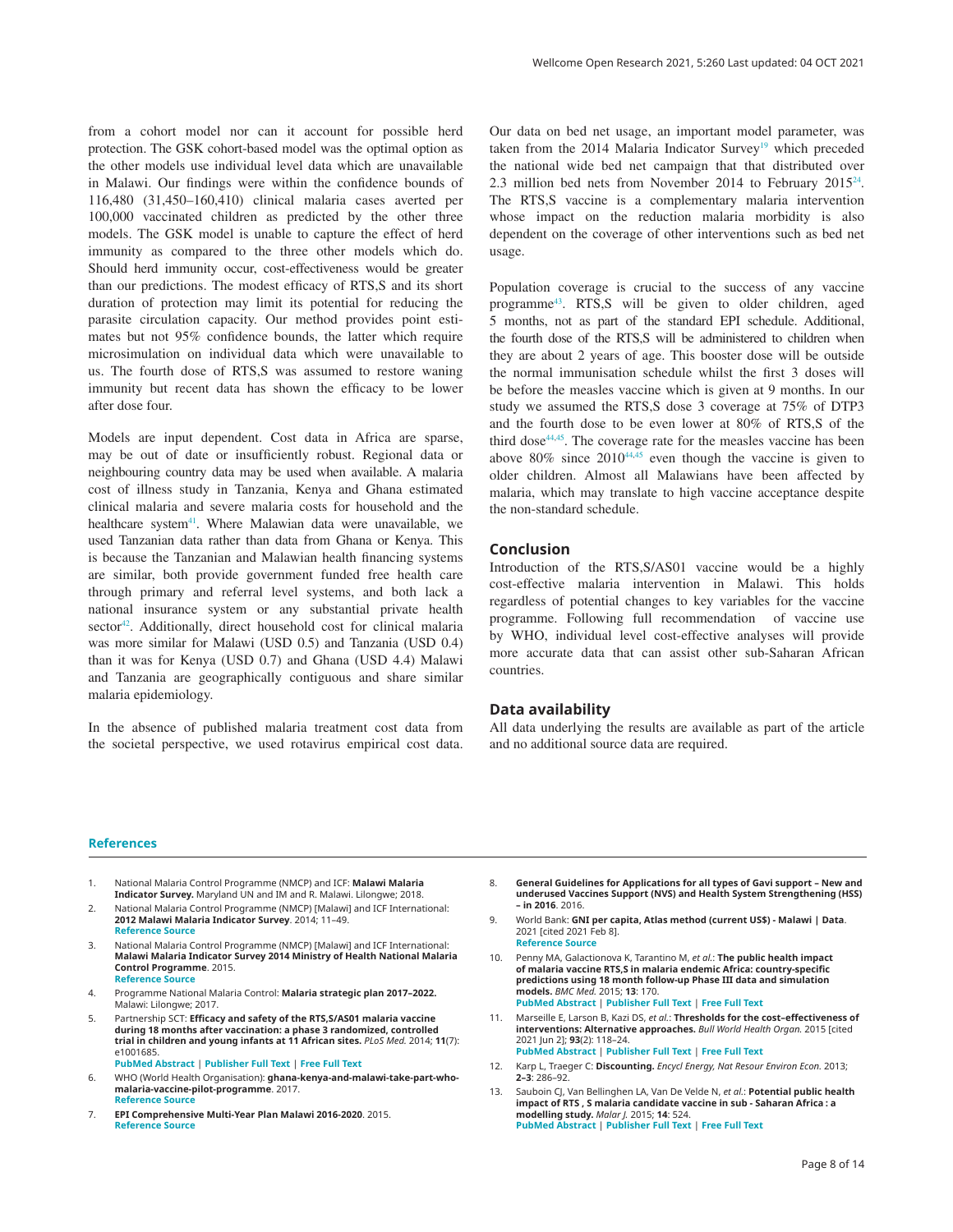- <span id="page-8-0"></span>14. Dobbs KR, Dent AE: **Plasmodium malaria and antimalarial antibodies in the first year of life.** *Parasitology.* 2016; **143**(2): 129–38. **PubMed [Abstract](http://www.ncbi.nlm.nih.gov/pubmed/26743626)** | **[Publisher](http://dx.doi.org/10.1017/S0031182015001626) Full Text** | **[Free](http://www.ncbi.nlm.nih.gov/pmc/articles/4825094) Full Text**
- 15. Statistics UN: **CountryProfile @ data.un.org**. 2017. **[Reference](http://data.un.org/CountryProfile.aspx?crName=malawi) Source**
- 16. Gething PW, Patil AP, Smith DL, *et al.*: **A new world malaria map:** *Plasmodium falciparum* **endemicity in 2010.** *Malar J.* 2011; **10**: 378. **PubMed [Abstract](http://www.ncbi.nlm.nih.gov/pubmed/22185615)** | **[Publisher](http://dx.doi.org/10.1186/1475-2875-10-378) Full Text** | **[Free](http://www.ncbi.nlm.nih.gov/pmc/articles/3274487) Full Text**
- 17. WHO: **comprehensive Multi-Year Planning (cMYP) A Tool and User Guide for cMYP Costing and Financing.** World Heal Organ [Internet]. 2014. **[Reference](http://apps.who.int/iris/bitstream/10665/128051/1/WHO_IVB_14.06_eng.pdf?ua=1) Source**
- 18. Lydon P, Gandhi G, Vandelaer J, *et al.*: **Health system cost of delivering**<br>**routine vaccination in low- and lower-middle income countries: What is needed over the next decade?** *Bull World Health Organ.* 2014; **92**(5): 382–4. **PubMed [Abstract](http://www.ncbi.nlm.nih.gov/pubmed/24839329)** | **[Publisher](http://dx.doi.org/10.2471/BLT.13.130146) Full Text** | **[Free](http://www.ncbi.nlm.nih.gov/pmc/articles/4007127) Full Text**
- 19. **Malawi Malaria Indicator Survey 2014**. 2014. **[Reference](https://microdata.worldbank.org/index.php/catalog/2335/study-description) Source**
- 20. Bar-Zeev N, Tate IE, Pecenka C, *et al.*: **Cost-Effectiveness of Monovalent Rotavirus Vaccination of Infants in Malawi: A Postintroduction Analysis Using Individual Patient-Level Costing Data.** *Clin Infect Dis.* 2016; **62 Suppl 2**(Suppl 2): S220–8. **PubMed [Abstract](http://www.ncbi.nlm.nih.gov/pubmed/27059360)** | **[Publisher](http://dx.doi.org/10.1093/cid/civ1025) Full Text** | **[Free](http://www.ncbi.nlm.nih.gov/pmc/articles/4825884) Full Text**
- 21. Hendrix N, Bar-Zeev N, Atherly D, *et al.*: **The economic impact of childhood acute gastroenteritis on Malawian families and the healthcare system.** *BMJ Open.* 2017; **7**(9): e017347. **PubMed [Abstract](http://www.ncbi.nlm.nih.gov/pubmed/28871025)** | **[Publisher](http://dx.doi.org/10.1136/bmjopen-2017-017347) Full Text** | **[Free](http://www.ncbi.nlm.nih.gov/pmc/articles/5589001) Full Text**
- 22. Sicuri E, Vieta A, Lindner L, *et al.*: **The economic costs of malaria in children**<br>in three sub-Saharan countries : Ghana , Tanzania and Kenya. *Malar J.* 2013; **12**: 307.
- **PubMed [Abstract](http://www.ncbi.nlm.nih.gov/pubmed/24004482)** | **[Publisher](http://dx.doi.org/10.1186/1475-2875-12-307) Full Text** | **[Free](http://www.ncbi.nlm.nih.gov/pmc/articles/3844618) Full Text** 23. University of Oxford: **Malaria Atlas Project**. 2015.
- **[Reference](http://www.map.ox.ac.uk/) Source**
- 24. National Malaria Control Programme (NMCP), ICF: Malawi, **Malaria Indicator Survey**. 2017; 2. **[Reference](https://dhsprogram.com/pubs/pdf/MIS28/MIS28.pdf) Source**
- 25. Central Medical Stores Trust: **The Central Medical Stores Trust Catalogue**. 2017.
	- **[Reference](http://www.cmst.mw/catalogue/cats/aa_class.php) Source**
- 26. Ewing VL, Lalloo DG, Phiri KS, *et al.*: **Seasonal and geographic differences in**<br>**treatment-seeking and household cost of febrile illness among children in Malawi.** *Malar J.* 2011; **10**: 32. **PubMed [Abstract](http://www.ncbi.nlm.nih.gov/pubmed/21303538)** | **[Publisher](http://dx.doi.org/10.1186/1475-2875-10-32) Full Text** | **[Free](http://www.ncbi.nlm.nih.gov/pmc/articles/3049750) Full Text**
- 27. Seo MK, Baker P, Ngo KNL: **Cost-effectiveness analysis of vaccinating children in Malawi with RTS,S vaccines in comparison with long-lasting insecticide-treated nets.** *Malar J.* 2014; **13**: 66. **PubMed [Abstract](http://www.ncbi.nlm.nih.gov/pubmed/24564883)** | **[Publisher](http://dx.doi.org/10.1186/1475-2875-13-66) Full Text** | **[Free](http://www.ncbi.nlm.nih.gov/pmc/articles/4016032) Full Text**
- 28. **Malawi Data [Internet].** [cited 2020 Sep 2]. **[Reference](https://data.worldbank.org/country/malawi) Source**
- 29. Bar-Zeev N, Kapanda L, Tate JE, *et al.*: **Effectiveness of a monovalent rotavirus vaccine in infants in Malawi after programmatic roll-out: An observational and case-control study.** *Lancet Infect Dis.* 2015; **15**(4): 422–8. **PubMed [Abstract](http://www.ncbi.nlm.nih.gov/pubmed/25638521)** | **[Publisher](http://dx.doi.org/10.1016/S1473-3099(14)71060-6) Full Text** | **[Free](http://www.ncbi.nlm.nih.gov/pmc/articles/4374102) Full Text**
- 30. Penny MA, Verity R, Bever CA, *et al.*: **Public health impact and cost-effectiveness of the RTS,S/AS01 malaria vaccine: A systematic comparison of predictions from four mathematical models.** *Lancet.* 2016; **387**(10016):  $267$ **PubMed [Abstract](http://www.ncbi.nlm.nih.gov/pubmed/26549466)** | **[Publisher](http://dx.doi.org/10.1016/S0140-6736(15)00725-4) Full Text** | **[Free](http://www.ncbi.nlm.nih.gov/pmc/articles/4723722) Full Text**
- 31. Wenger EA, Eckhoff PA: **A mathematical model of the impact of present and**

**future malaria vaccines.** *Malar J.* 2013; **12**: 126. **PubMed [Abstract](http://www.ncbi.nlm.nih.gov/pubmed/23587051)** | **[Publisher](http://dx.doi.org/10.1186/1475-2875-12-126) Full Text** | **[Free](http://www.ncbi.nlm.nih.gov/pmc/articles/3658952) Full Text**

- 32. Eckhoff P: **Mathematical models of within-host and transmission dynamics to determine effects of malaria interventions in a variety of transmission settings.** *Am J Trop Med Hyg.* 2013; **88**(5): 817–27. **PubMed [Abstract](http://www.ncbi.nlm.nih.gov/pubmed/23589530)** | **[Publisher](http://dx.doi.org/10.4269/ajtmh.12-0007) Full Text** | **[Free](http://www.ncbi.nlm.nih.gov/pmc/articles/3752743) Full Text**
- 33. Griffin JT, Hollingsworth TD, Okell LC, *et al.*: **Reducing** *Plasmodium falciparum* **malaria transmission in Africa: A model-based evaluation of intervention strategies.** *PLoS Med.* 2010; **7**(8): e1000324. **PubMed [Abstract](http://www.ncbi.nlm.nih.gov/pubmed/20711482)** | **[Publisher](http://dx.doi.org/10.1371/journal.pmed.1000324) Full Text** | **[Free](http://www.ncbi.nlm.nih.gov/pmc/articles/2919425) Full Text**
- 34. White MT, Griffin JT, Churcher TS, *et al.*: **Modelling the impact of vector control interventions on** *Anopheles gambiae* **population dynamics.** *Parasit Vectors.* 2011; **4**: 153. **PubMed [Abstract](http://www.ncbi.nlm.nih.gov/pubmed/21798055)** | **[Publisher](http://dx.doi.org/10.1186/1756-3305-4-153) Full Text** | **[Free](http://www.ncbi.nlm.nih.gov/pmc/articles/3158753) Full Text**
- 35. Smith T, Killeen GF, Maire N, *et al.*: **Mathematical modeling of the impact of malaria vaccines on the clinical epidemiology and natural history of** *Plasmodium falciparum* **malaria: Overview.** *Am J Trop Med Hyg.* 2006; **75**(2 Suppl): 1–10. **PubMed [Abstract](http://www.ncbi.nlm.nih.gov/pubmed/16931810)** | **[Publisher](http://dx.doi.org/10.4269/ajtmh.2006.75.2_suppl.0750001) Full Text**
- 36. Chitnis N, Hardy D, Smith T: **A Periodically-Forced Mathematical Model for the Seasonal Dynamics of Malaria in Mosquitoes.** *Bull Math Biol.* 2012; **74**(5): 1098–124. **PubMed [Abstract](http://www.ncbi.nlm.nih.gov/pubmed/22218880)** | **[Publisher](http://dx.doi.org/10.1007/s11538-011-9710-0) Full Text** | **[Free](http://www.ncbi.nlm.nih.gov/pmc/articles/3339865) Full Text**
- 37. Smith T, Maire N, Dietz K, *et al.*: **Relationship between the entomologic inoculation rate and the force of infection for** *Plasmodium falciparum* **malaria.** *Am J Trop Med Hyg.* 2006; **75**(2 Suppl): 11–8. **PubMed [Abstract](http://www.ncbi.nlm.nih.gov/pubmed/16931811)** | **[Publisher](http://dx.doi.org/10.4269/ajtmh.2006.75.2_suppl.0750011) Full Text**
- 38. Maire N, Smith T, Ross A, *et al.*: **A model for natural immunity to asexual blood stages of** *Plasmodium falciparum* **malaria in endemic areas.** *Am J Trop Med Hyg.* 2006; **75**(2 Suppl): 19–31. **PubMed [Abstract](http://www.ncbi.nlm.nih.gov/pubmed/16931812)** | **[Publisher](http://dx.doi.org/10.4269/ajtmh.2006.75.19) Full Text**
- 39. Ross A, Killeen G, Smith T: **Relationships between host infectivity to mosquitoes and asexual parasite density in** *Plasmodium falciparum***.** *Am J Trop Med Hyg.* 2006; **75**(2 Suppl): 32–7. **PubMed [Abstract](http://www.ncbi.nlm.nih.gov/pubmed/16931813)** | **[Publisher](http://dx.doi.org/10.4269/ajtmh.2006.75.32) Full Text**
- 40. Smith T, Molineaux L, Maire N, *et al.*: **An epidemiologic model of severe morbidity and mortality caused by** *Plasmodium falciparum***.** *Am J Trop Med Hyg.* 2006; **75**(2 Suppl): 63–73. **PubMed [Abstract](http://www.ncbi.nlm.nih.gov/pubmed/16931817)** | **[Publisher](http://dx.doi.org/10.4269/ajtmh.2006.75.63) Full Text**
- 41. Galactionova K, Bertram M, Lauer J, *et al.*: **Costing RTS,S introduction in Burkina Faso, Ghana, Kenya, Senegal, Tanzania, and Uganda: A generalizable approach drawing on publicly available data.** *Vaccine.* 2015; **33**(48): 6710–8. **PubMed [Abstract](http://www.ncbi.nlm.nih.gov/pubmed/26518406)** | **[Publisher](http://dx.doi.org/10.1016/j.vaccine.2015.10.079) Full Text** | **[Free](http://www.ncbi.nlm.nih.gov/pmc/articles/5357730) Full Text**
- 42. Ministry of Health Zanzibar, National Bureua of Statistics Dar es Salaam, Office of Chief Government Statitician Zanzibar, ICF, USAID, UNICEF, UNFPA: **Tanzania Demographic and Health Survey and Malaria Indicator Survey (TDHS-MIS) 2015-16.** Dar es Salaam, Tanzania, Rockville, Maryl USA. 2016; 172–3. **[Reference](https://www.dhsprogram.com/pubs/pdf/FR321/FR321.pdf) Source**
- 43. Liu F, Enanoria WTA, Zipprich J, *et al.*: **The role of vaccination coverage,** individual behaviors, and the public health response in the control of<br>measles epidemics: an agent-based simulation for California. BMC Public *Health.* 2015; **15**: 447. **PubMed [Abstract](http://www.ncbi.nlm.nih.gov/pubmed/25928152)** | **[Publisher](http://dx.doi.org/10.1186/s12889-015-1766-6) Full Text** | **[Free](http://www.ncbi.nlm.nih.gov/pmc/articles/4438575) Full Text**
- 44. National Statistics Office: **Malawi Demographic and Health Survey 2010**. 2011. **[Reference](https://dhsprogram.com/pubs/pdf/FR247/FR247.pdf) Source**
- 45. National Statistical Office: **Malawi MDG Endline Survey 2014**. 2014; 684. **[Reference](http://www.nsomalawi.mw/index.php?option=com_content&view=article&id=210&Itemid=98) Source**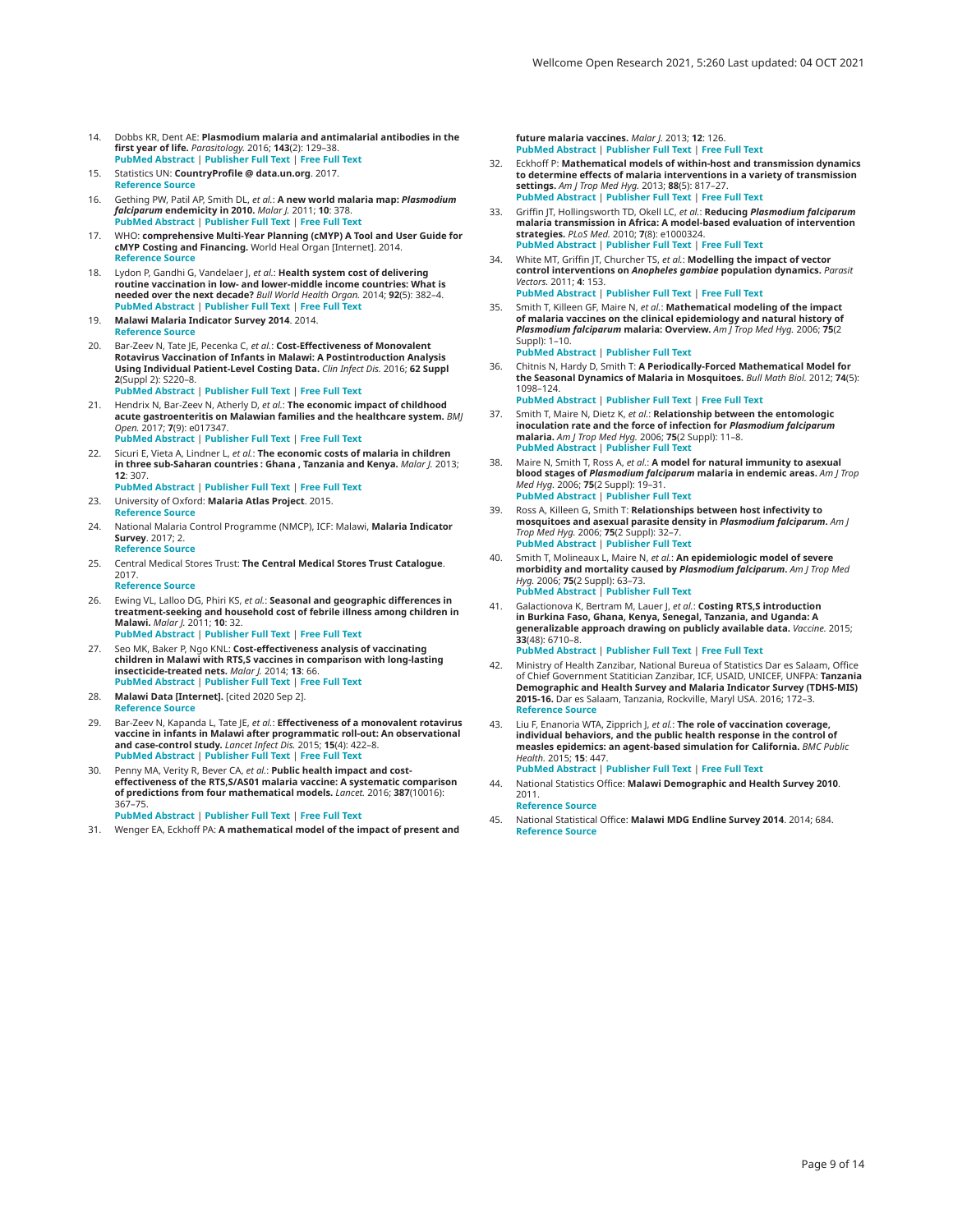# **Open Peer Review**

## **Current Peer Review Status:**

**Version 2**

Reviewer Report 04 October 2021

<https://doi.org/10.21956/wellcomeopenres.18918.r45415>

**© 2021 Kurtovic L.** This is an open access peer review report distributed under the terms of the [Creative](https://creativecommons.org/licenses/by/4.0/) [Commons Attribution License](https://creativecommons.org/licenses/by/4.0/), which permits unrestricted use, distribution, and reproduction in any medium, provided the original work is properly cited.



## **Liriye Kurtovic**

Department of Immunology and Pathology, Monash University, Burnet Institute, Melbourne, Victoria, Australia

I approve the revised version of the manuscript.

*Competing Interests:* No competing interests were disclosed.

*Reviewer Expertise:* Malaria; Immunology; Vaccines

**I confirm that I have read this submission and believe that I have an appropriate level of expertise to confirm that it is of an acceptable scientific standard.**

**Version 1**

Reviewer Report 26 April 2021

<https://doi.org/10.21956/wellcomeopenres.17820.r43392>

**© 2021 Chawla S.** This is an open access peer review report distributed under the terms of the [Creative Commons](https://creativecommons.org/licenses/by/4.0/) [Attribution License](https://creativecommons.org/licenses/by/4.0/), which permits unrestricted use, distribution, and reproduction in any medium, provided the original work is properly cited.



## **Suraj Chawla**

Department of Community Medicine, Shaheed Hasan Khan Mewati Government Medical College, Nalhar, Haryana, 122107, India

The authors analysed the cost-effectiveness and public health impact of the RTS, S/AS01 $<sub>F</sub>$  malaria</sub> vaccine use in Malawi and predicted that introduction of the RTS,S/AS01 vaccine in the Malawian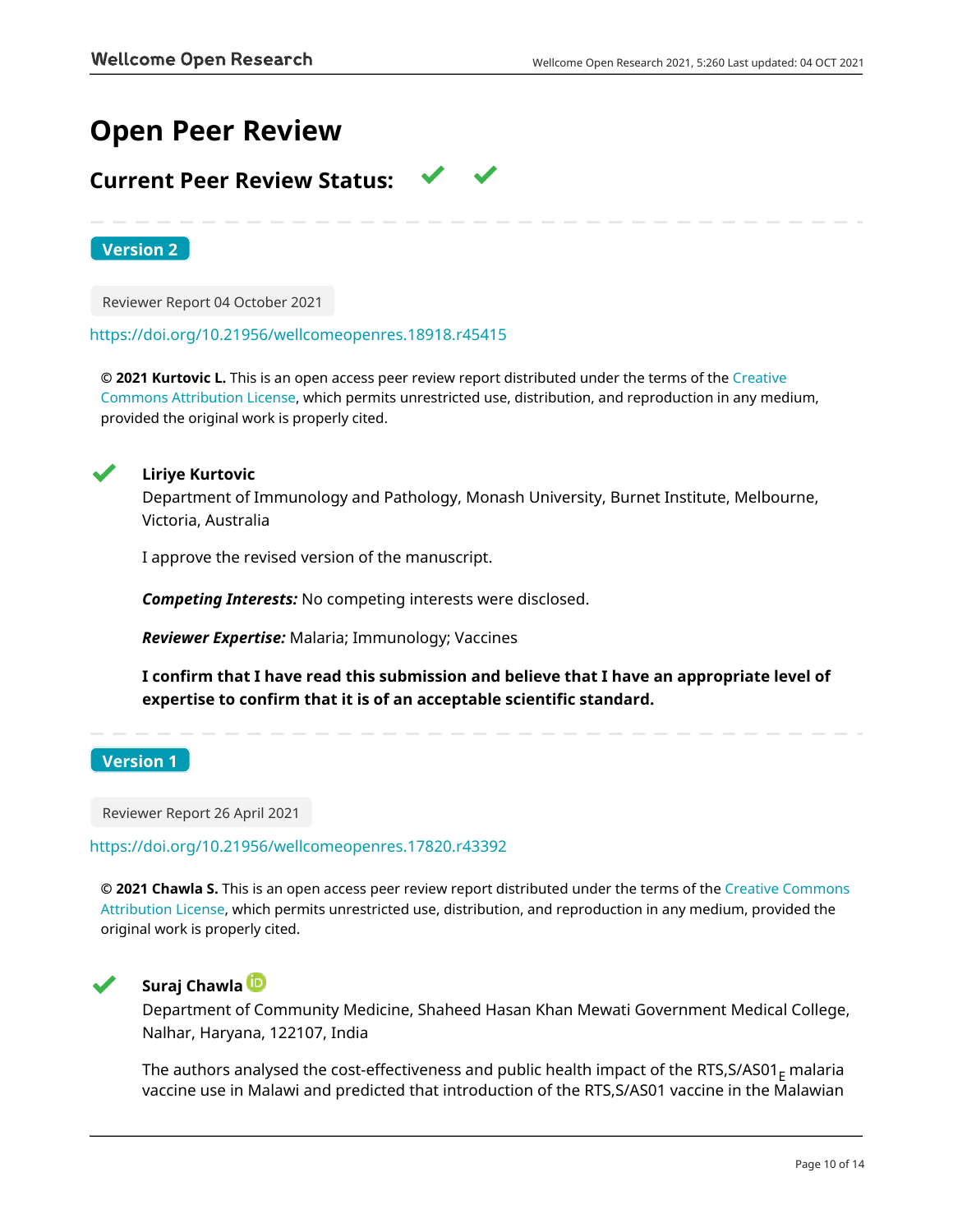expanded programme of immunisation (EPI) to be highly cost-effective. The cost-effectiveness of vaccines affects decisions to introduce and invest in their sustainable use. Hence, the study findings are highly relevant in this regard.

I would like to give some suggestions for the authors to consider:

- 1. The introduction section is very short; they could have included the magnitude of malaria in Malawi in terms of morbidity and mortality data. It would have been better if they had provided information regarding vaccine efficacy, acceptance, and other relevant phase III trial data in the introduction.
- 2. The authors have used a range of vaccine price per dose, similarly they could have used a range of vaccine efficacy available from existing literature to calculate Incremental Cost-Effective Ratio (ICER), Disability-adjusted Life Year (DALYs) averted, and cost savings. Then it would have been easier for decision-makers to know the cost-effectiveness for a wide range of vaccine efficacy.

## **Is the work clearly and accurately presented and does it cite the current literature?** Yes

## **Is the study design appropriate and is the work technically sound?**

Yes

**Are sufficient details of methods and analysis provided to allow replication by others?** Yes

## **If applicable, is the statistical analysis and its interpretation appropriate?** Yes

## **Are all the source data underlying the results available to ensure full reproducibility?** Yes

## **Are the conclusions drawn adequately supported by the results?**

Yes

*Competing Interests:* No competing interests were disclosed.

*Reviewer Expertise:* Vaccinology; Epidemiology; Health system research

## **I confirm that I have read this submission and believe that I have an appropriate level of expertise to confirm that it is of an acceptable scientific standard.**

## Author Response 30 Jul 2021

**Latif Ndeketa**, College of Medicine, University of Malawi, Blantyre, Malawi

Thank you so much for taking your time to review this paper. Your comments were relevant and thoughtful and we appreciate the improvements they have made to the paper.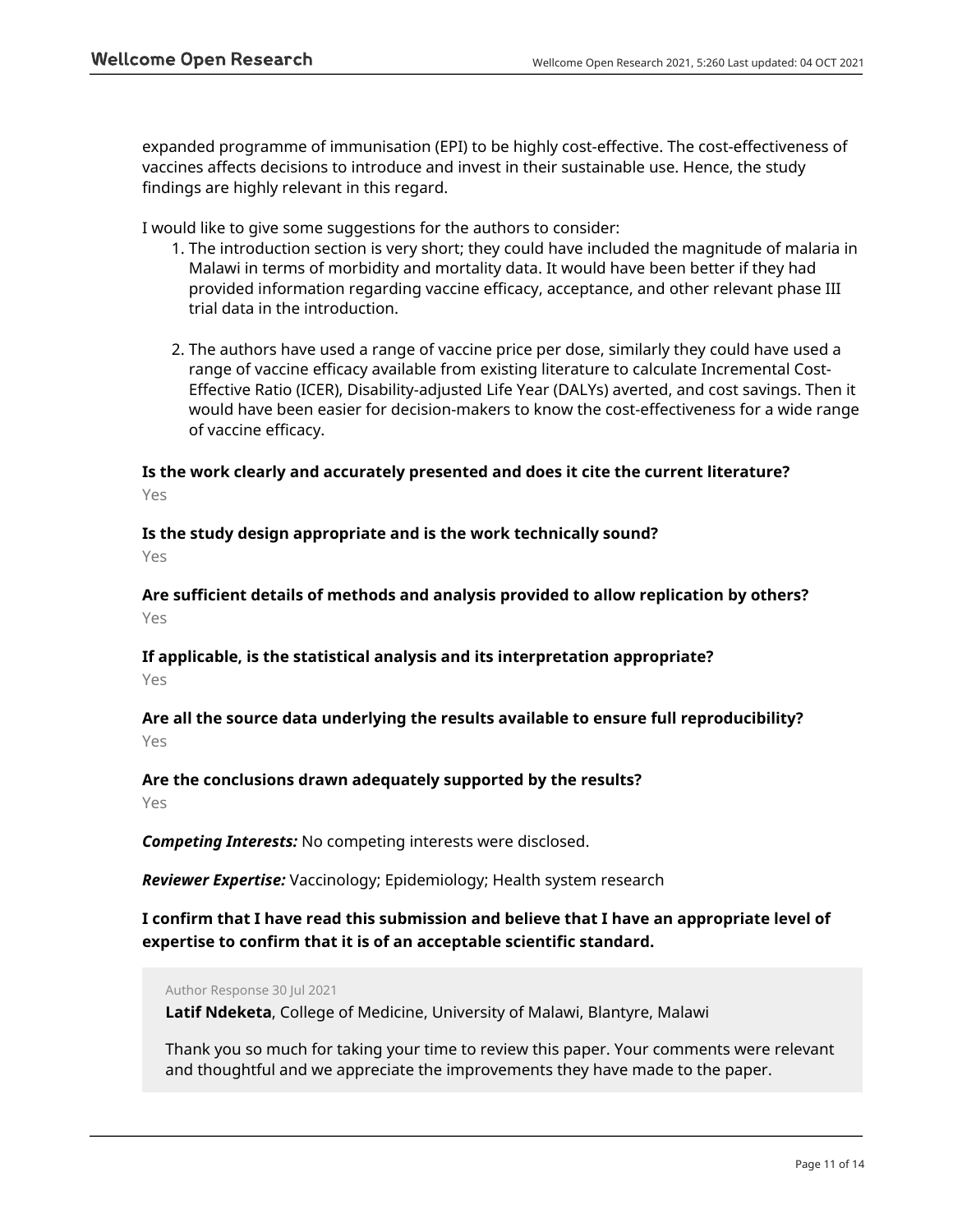"The introduction section is very short; they could have included the magnitude of malaria in Malawi in terms of morbidity and mortality data. It would have been better if they had provided information regarding vaccine efficacy, acceptance, and other relevant phase III trial data in the introduction."

## **Response:** This has been added

"The authors have used a range of vaccine price per dose, similarly they could have used a range of vaccine efficacy available from existing literature to calculate Incremental Cost-Effective Ratio (ICER), Disability-adjusted Life Year (DALYs) averted, and cost savings. Then it would have been easier for decision-makers to know the cost-effectiveness for a wide range of vaccine efficacy.

**Response:** Thank you for this comment. We used is a cohort model and intrinsically the efficacy declines over time so the cost effectiveness and public health impact calculated account for that

*Competing Interests:* None

Reviewer Report 19 February 2021

## <https://doi.org/10.21956/wellcomeopenres.17820.r42239>

**© 2021 Kurtovic L.** This is an open access peer review report distributed under the terms of the [Creative](https://creativecommons.org/licenses/by/4.0/) [Commons Attribution License](https://creativecommons.org/licenses/by/4.0/), which permits unrestricted use, distribution, and reproduction in any medium, provided the original work is properly cited.

#### ? **Liriye Kurtovic**

Department of Immunology and Pathology, Monash University, Burnet Institute, Melbourne, Victoria, Australia

Ndeketa et al., analyzed the cost-effectiveness and public health benefit of implementing the RTS,S/AS01 malaria vaccine in Malawian children. They authors found that the ICER/DALY averted was lower than the GDP per capita, supporting that RTS,S implementation is highly cost effective and beneficial in reducing malaria clinical cases and deaths. Given that RTS,S is currently being evaluated in a pilot implementation program, these findings are highly relevant and timely, and may contribute to further decision-making regarding the wider implementation of RTS,S.

I have concerns regarding the assumption that VE over 15 years is 46% against clinical malaria. i) In the phase 3 trial, 46% VE was calculated in children who received three vaccine doses over an 18-month follow-up. Why was the overall VE used and not the VE from the Malawi study site (Lilongwe), which was 42%? ii) The Methods state that the 4th dose was assumed to restore VE. However, in the phase 3 trial, VE in children who received the 4th dose was only 36% after a 4-year follow-up. Therefore, the booster dose did not restore VE (which continued to wane since the 18 month follow-up). Further, other trials have shown RTS,S vaccine efficacy to rapidly wane within years after immunization (Olotu et al., N Eng J Med 20[1](jar:file:/work/f1000research/webapps/ROOT/WEB-INF/lib/service-1.0-SNAPSHOT.jar!/com/f1000research/service/export/pdf/#rep-ref-42239-1)6<sup>1</sup>). iii) There is no evidence that RTS, S vaccine efficacy remains moderate at 46% for 15 years. These are incredibly important limitations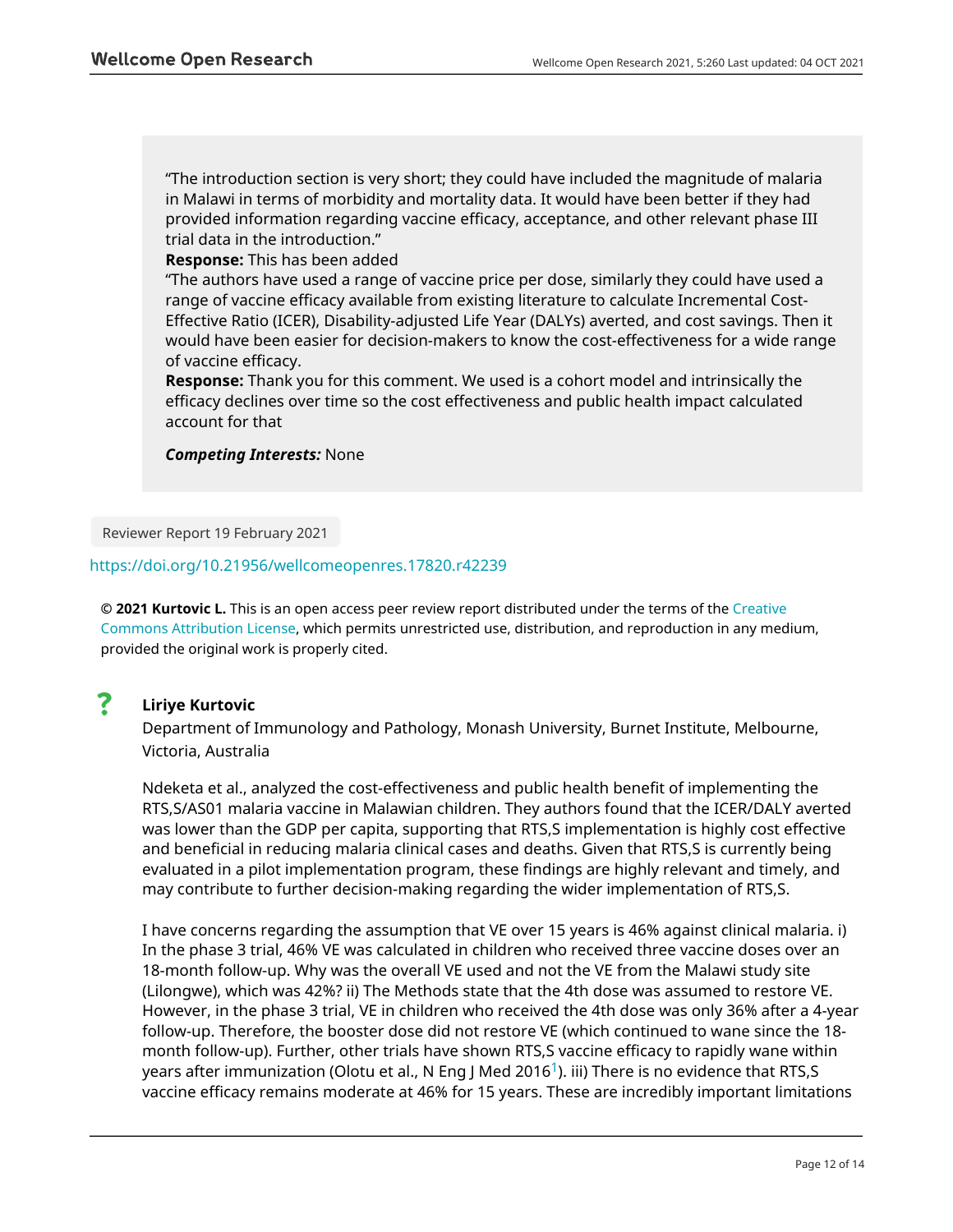to the model presented. I would suggest the assumed VE needs to be revised, or this limitation must be further emphasised in the discussion section (along with relevant published data on the true longevity of vaccine efficacy over time).

I have several minor comments for the authors to consider:

- 1. The introduction section is very brief and would benefit from additional background discussion on the RTS,S malaria vaccine. In particular, important information from the phase 3 trial as the model is based on a 4-dose vaccine regimen (which was tested in the phase 3 trial) and vaccine efficacy against clinical/severe malaria were also based on data from the phase 3 trial (in children).
- 2. Figure 1 appears quite blurred, could a higher-resolution image be uploaded?
- 3. The Methods "Sensitivity analysis" subsection says that univariate analysis was performed are these data shown? If not, this should be specified.

Please note that I do not have expertise in modelling or cost-effective analysis and cannot confirm the analysis and interpretation are appropriate. However, the model has been previously validated in a peer-reviewed manuscript.

## **References**

1. Olotu A, Fegan G, Wambua J, Nyangweso G, et al.: Seven-Year Efficacy of RTS,S/AS01 Malaria Vaccine among Young African Children.*N Engl J Med*. 2016; **374** (26): 2519-29 [PubMed Abstract](http://www.ncbi.nlm.nih.gov/pubmed/27355532) | [Publisher Full Text](https://doi.org/10.1056/NEJMoa1515257)

**Is the work clearly and accurately presented and does it cite the current literature?** Yes

**Is the study design appropriate and is the work technically sound?** Yes

**Are sufficient details of methods and analysis provided to allow replication by others?** Yes

## **If applicable, is the statistical analysis and its interpretation appropriate?**

I cannot comment. A qualified statistician is required.

## **Are all the source data underlying the results available to ensure full reproducibility?** Yes

## **Are the conclusions drawn adequately supported by the results?** Yes

*Competing Interests:* No competing interests were disclosed.

*Reviewer Expertise:* Malaria; Immunology; Vaccines

## **I confirm that I have read this submission and believe that I have an appropriate level of**